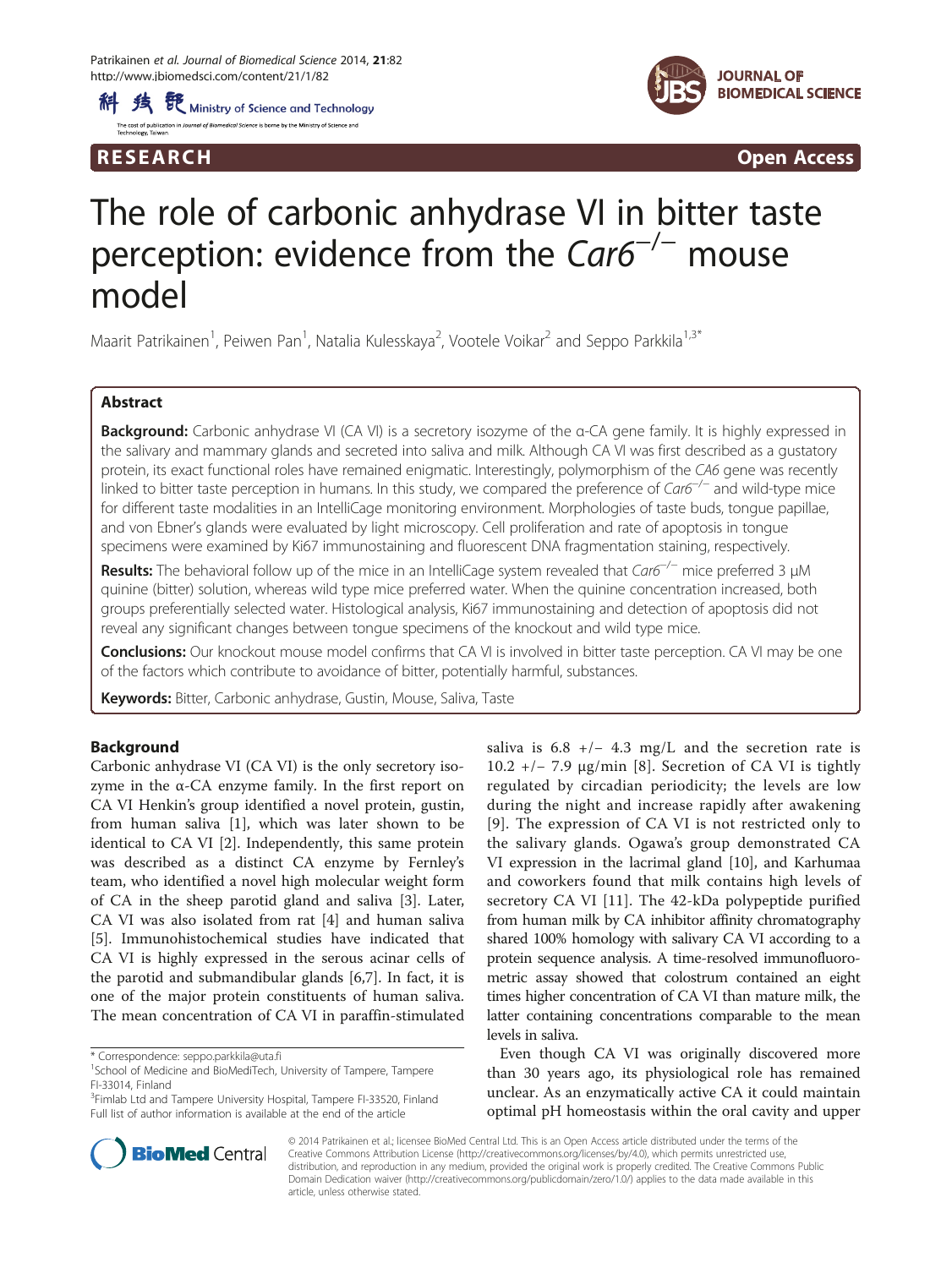alimentary tract [[12,13\]](#page-6-0). The high concentrations in milk and colostrum suggested that it could participate in the developmental processes of the gastrointestinal canal during the postnatal period [[11\]](#page-6-0). Earlier studies also suggested that CA VI present in saliva could play a protective role against cariogenesis [[14\]](#page-6-0). These and other possible physiological roles can now be studied using the recently described knockout mouse model for CA VI deficiency [\[15\]](#page-6-0). The knockout mice are viable, fertile, and have shown a normal life span. Surprisingly, an in vivo cariogenesis model revealed that the CA VI knockout mice had a lower rate of cariogenesis and oral colonization of Streptococcus mutans than the wild type (WT) controls [[16](#page-6-0)]. Histological analyses have indicated a greater number of lymphoid follicles in the small intestinal Peyer's patches of the knockout mice, suggesting an immunological phenotype for CA VI deficiency [\[15](#page-6-0)]. This was further supported by functional clustering of differentially expressed genes, which revealed a number of altered biological processes in the knockout mice. Importantly, these included a Gene Ontology (GO) term for a biological process called "immune system process" in the duodenum.

Henkin's group linked gustin (CA VI) to the regulation of taste function in 1981 [\[17\]](#page-6-0). They found that the biochemical characteristics of CA VI were similar in protein isolated from both subjects with normal taste acuity and from patients with hypogeusia. Interestingly, they reported that hypogeusic subjects had salivary CA VI concentration as low as 20% that of normal subjects, but they did not link CA VI to any specific taste modality. Recently, Barbarossa's group has shown a link between bitter taste modality and CA VI by finding polymorphism in the CA6 gene (rs2274333 (A/G)) which contributes to  $6-n$ -propylthiouracil taster status [[18](#page-6-0)]. Later, they elegantly showed that alterations of bitter taste function are due to polymorphic changes in both bitter receptor gene (TAS2R38) and CA6 gene, while also requiring contributions from other still unknown factors [\[19](#page-6-0)]. Most recently, Barbarossa's group demonstrated that rs2274333 polymorphic change in the CA6 gene affects 6-n-propylthiouracil sensitivity by acting on fungiform papilla development and maintenance [[20](#page-6-0)]. There is still another important piece of evidence that CAs indeed contribute to taste perception. Chandrashekar and coworkers demonstrated by targeted genetic ablation and neurophysiological measurements, that sour-sensing cells act as taste sensors for carbonation, and also showed that membrane-associated CA IV functions as the principal  $CO<sub>2</sub>$  taste sensor [[21](#page-6-0)].

In this study, we investigated the role of CA VI in taste function by utilizing the CA VI-deficient mouse model. These mice were placed in an IntelliCage system [[22\]](#page-6-0) for automated behavioral screening and their preferences for various taste modalities were analyzed. The results

provide a mouse model confirmation that CA VI deficiency leads to abnormal bitter taste perception.

## Methods

## Ethical approval

The production of the knockout mouse line was approved by the Animal Experimentation Committee of the University of Oulu, Finland. Behavioural experiments were carried out in accordance with the Guidelines laid down with the European Communities Council Directive of 24 November 1986 (86/609/EEC) and were approved by the County Administrative Board of Southern Finland (license number ESAVI-2010-09011/Ym-23).

# Car6−/<sup>−</sup> mice

Generation and phenotypic characterization of Car6<sup>-/-</sup> mice have been described previously by Pan et al. [\[15](#page-6-0)]. The mice with the targeted allele were backcrossed more than 10 generations to obtain mice with a pure C57BL/6 strain background. Car6−/<sup>−</sup> mice proved to be fertile and showed normal life-span. The absence of CA VI protein in saliva and salivary glands was confirmed by immunohistochemistry and western blotting.

# Behavioral monitoring

### Animals

Nine WT female and nine knock-out female mice at the age of 12 weeks, at the beginning of experiment, were used for behavioral analysis. One week before onset of testing in an IntelliCage, RFID transponders (Planet ID GmbH, Essen, Germany) were injected subcutaneously in the dorso-cervical region under isoflurane inhalation anesthesia. Throughout the experiment the mice were maintained under 12/12 h light cycle (lights on at 06:00) at controlled temperature  $(21 \pm 1^{\circ}C)$  and humidity (50–60%).

#### Apparatus and procedure

The IntelliCage apparatus (NewBehavior AG, Zurich, Switzerland, [www.newbehavior.com\)](http://www.newbehavior.com) is placed in a polycarbonate cage (20.5 cm high,  $58 \times 40$  cm top,  $55 \times 37.5$  cm bottom, Tecniplast, 2000P, Buguggiate, Italy) and accommodates up to 16 mice. Its aluminum top contains a freely accessible food rack filled with standard mouse chow (Teklad 2016, Harlan). The floor is covered with bedding (aspen chips  $5 \times 5 \times 1$  mm, Tapvei Oy, Finland) and provides four central red shelters (Tecniplast, Buguggiate, Italy). Four triangular conditioning chambers  $(15 \times 15 \times 21 \text{ cm})$ are fitted in the cage corners and each provide room for one mouse at a time. Each chamber contains two drinking bottles, accessible via two round openings (13 mm diameter) with motorized doors. Three multicolor LEDs are mounted above each door and the chamber ceiling contains a motorized valve for delivery of air puffs. Mice that access a chamber are identified by a circular RIFD antenna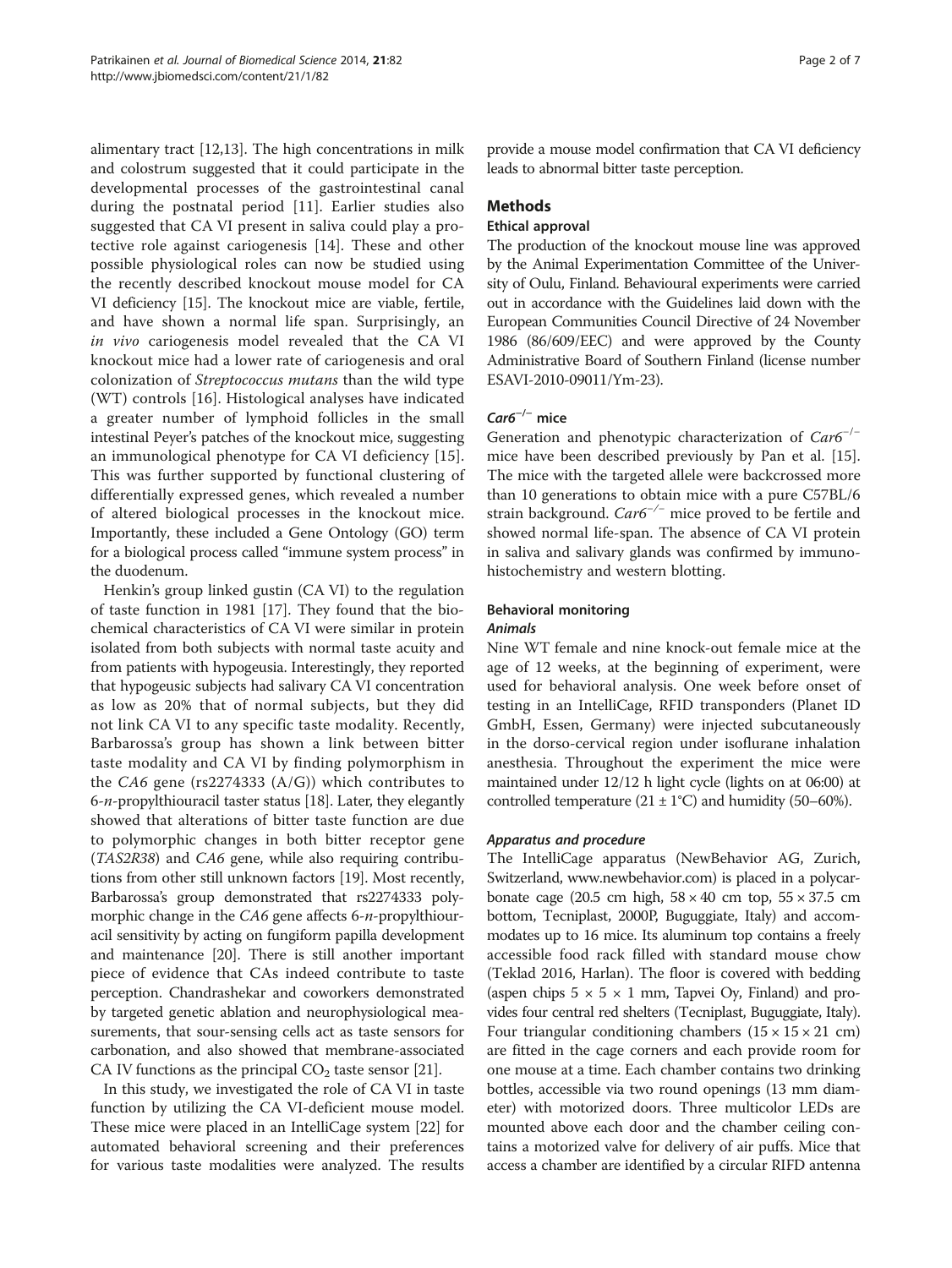at its entrance (30 mm inner diameter) and the duration of their visit is determined by both the antenna reading and a temperature sensor that detects the presence of the animal inside the corner. During a visit, number and duration of individual nosepokes at each door are recorded using IR-beam sensors. Licking episodes at each bottle are monitored using lickometers (duration of the episode, number of licks, total contact time). IntelliCages have individual controllers and are connected to a central PC running the IntelliCage Plus software that permits designing and running experiments, as well as analysis of the recorded data (IntelliCage Plus, NewBehavior AG).

The animals were habituated to the new environment for 8 days. During this period, every visit to the chamber opened both doors for 7 sec allowing access to drinking bottles filled with tap water. For testing spontaneous taste preference, one corner contained two bottles with tap water. The other three corners contained bottles with different concentrations of taste solution (one concentration per corner). Each taste modality was tested over 4 days, and the position of bottles was changed every day in order to avoid development of place preference or avoidance. Four taste modalities were tested in the following order and concentrations: 1) Sweet – saccharin 0.1, 5, 50  $g/l$ ; 2) Salty – NaCl 50, 150, 450 mM; 3) Sour – citric acid 0.1, 10, 100 mM; 4) Bitter – quinine 0.003, 0.03, 0.3 mM. Two-day wash-out periods with tap water in all corners and bottles were applied before subsequent tastants. The number of licks in each corner was recorded and used for calculating the preference expressed as a percentage of licks at different concentrations. The data were compared between genotypes by repeated measures ANOVA with preference to tastant as a within-subject factor, followed by Newman-Keuls post hoc test.

## Morphological analyses and immunohistochemistry

Whole tongue samples were taken from the wild-type (n = 9) and  $Car6^{-/-}$  (n = 9) adult mice. The samples were dissected, fixed in 4% formaldehyde overnight, embedded in paraffin, and sectioned to a thickness of 5 μm. For morphological analysis paraffin was removed with xylene, rehydrated by a descending series of ethanol, and the sections were stained with hematoxylin and eosin. Morphologies of different papillae (circumvallate, fungiform, and filiform) and von Ebner's glands were evaluated by light microscopy. The numbers of fungiform papillae were evaluated in 27 sections/group (three sections/mouse). The anterior half of the tongue was examined for the presence of fungiform papillae. The number of fungiform papillae from each section were counted. Because of the small sample size, and potential non-normal distribution of section cell counts, the Mann–Whitney test was used for comparing the two groups. P value  $< 0.05$  was considered statistically significant.

Immunohistochemistry for the proliferation of marker Ki67 was performed using a Vectastain Elite ABC kit (Vector Laboratories, Burlingame, CA, USA) following the manufacturer's instructions. Prior to staining, the sections were boiled in 0.01 M sodium citrate buffer, pH 6.0, for 20 min. Endogenous peroxidase activity was blocked by treatment with  $3\%$  H<sub>2</sub>O<sub>2</sub> solution. Nonspecific binding of the primary antibody was prevented using 10% normal rabbit serum (NRS) as a blocking agent. The sections were incubated overnight  $at + 4^{\circ}C$  in a primary antibody solution containing monoclonal rat anti-mouse Ki67 (Dako Denmark A/S, Glostrup, Denmark) (diluted 1:100), 1% NRS, and 0.1% Tween-20 (Sigma-Aldrich, St. Louis, MO, USA) in phosphate buffered saline (PBS). Biotinylated rabbit anti-rat serum (Vector Laboratories) (diluted 1:1000) was used as a secondary antibody, and the sections were incubated 30 min at room temperature. DAB (3, 3'-diaminobenzidine, Invitrogen, Camarillo, CA, USA) was used for precipitating the substrate, and the sections were finally counterstained with Mayer's hematoxylin. Positively stained cells were counted from one field/tongue photographed with 100× magnification (Nikon Microphot-FXA, Nikon Instruments Europe B.V., Amsterdam, Netherlands). To determine the difference between the two groups, 21 wild type and 16 knockout mice fields were analyzed. Statistical analysis was performed using Mann–Whitney test.

For studying the apoptotic level of tongue epithelial cells we used FragEL DNA Fragmentation Detection Kit, Fluorescent-TdT Enzyme (Calbiochem, EMD Chemicals, Inc., San Diego, CA, USA) according to manufacturer's instructions. After deparaffinisation and rehydration the sections were incubated with proteinase K (20 μg/ml) at room temperature for 20 min. Prior to the equilibration step positive control sections were treated with  $1 \mu g/\mu l$ DNase I in 1 mM  $MgSO_4/1 \times$  tris-buffered saline (TBS) and incubated for 20 min at room temperature. After 15 min incubation in  $1 \times TdT$  Equilibration buffer, the sections were covered with TdT Labeling Reaction Mixture. Negative control was prepared at labeling step using  $dH_2O$  instead of enzyme in TdT Labeling Reaction mixture. Samples were incubated at + 37°C for 1.5 h. Sections were mounted with Fluorescein-FragEL mounting medium and photographed using Nikon Mikrophot-FXA microscope with 450–490 nm filter using  $100 \times$  magnification (Nikon Instruments Europe BV). Labeled nuclei were analyzed from 7  $Car6^{-/-}$  and 7 WT mice tongues (two fields/tongue). Statistical comparison between the two groups was performed using Mann–Whitney test.

#### Results

## Behavioral study

There was no difference in body weight between the WT and  $Car6^{-/-}$  mice. Moreover, the activity (number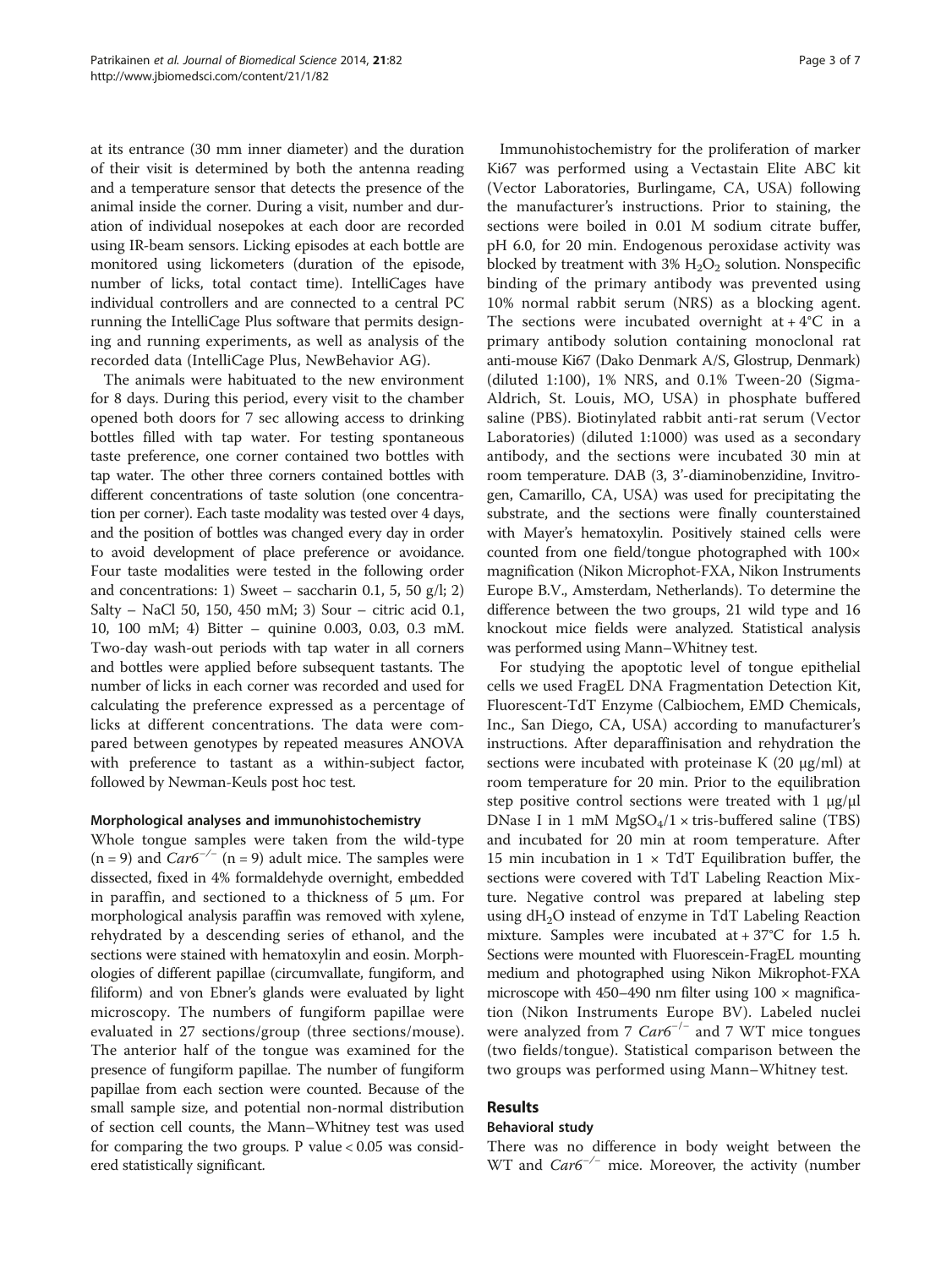<span id="page-3-0"></span>of corner visits, Figure 1A) and total liquid consumption (number of licks, Figure 1B) were similar between the groups in all phases of the experiment.

The mice showed similar preference for saccharin 5 g/l, whereas 50 g/l was avoided by both groups (Effect of concentration  $F(3,48) = 126.9$ ,  $p < 0.0001$ ; no significant



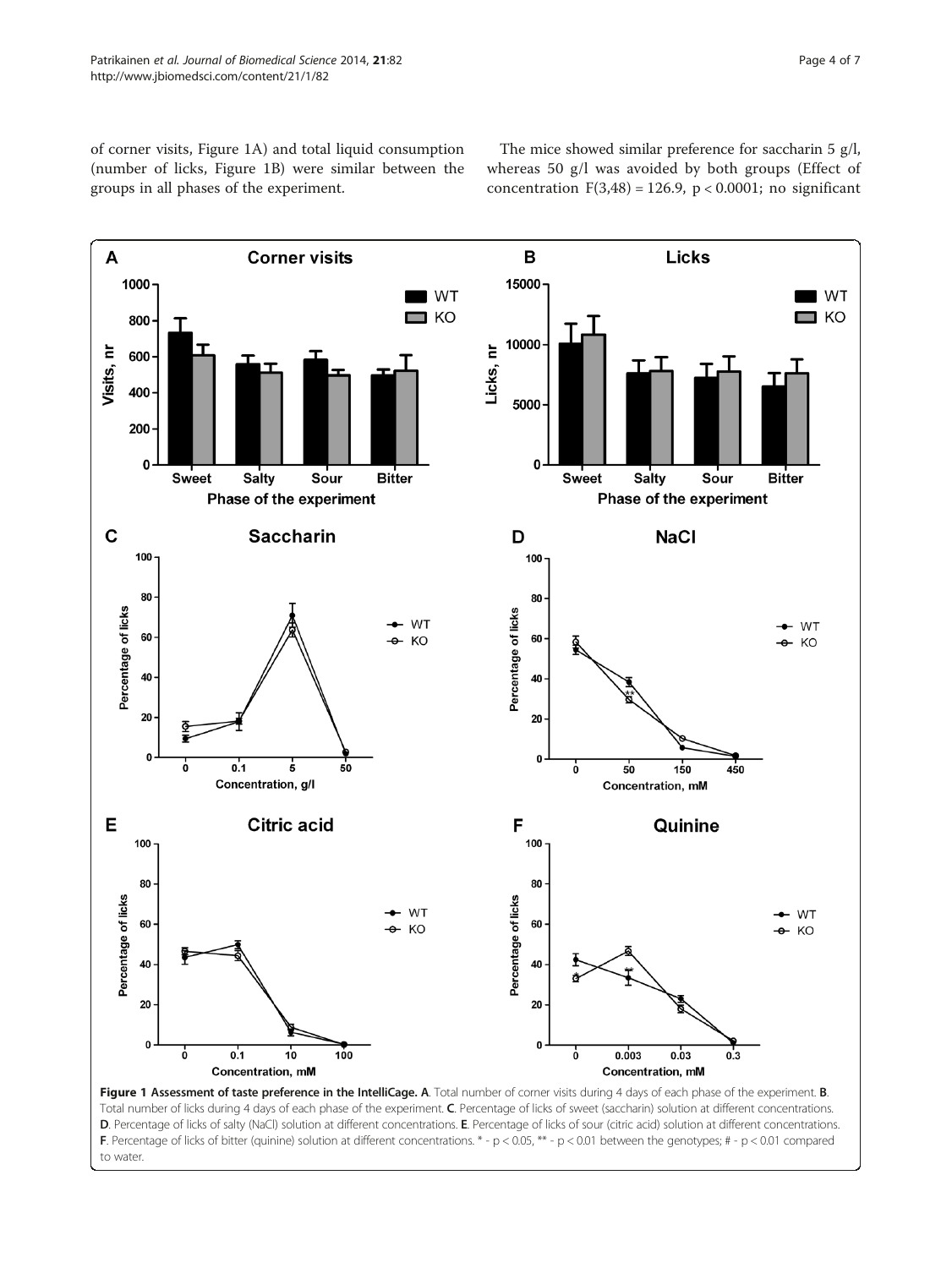interaction between genotype and concentration  $F(3,48) =$ 1.1,  $p = 0.34$ ) (Figure [1C](#page-3-0)). Both groups displayed a similar preference for water and avoidance of 150 and 450 mM of NaCl. However, Car6<sup>-/-</sup> mice showed slightly lower percentage of licks at 50 mM NaCl as compared with WT mice (effect of concentration  $F(3,48) = 300.2$ ,  $p < 0.0001$ ; significant interaction between genotype and concentration  $F(3,48) = 4.5$ ,  $p = 0.0075$ ) (Figure [1](#page-3-0)D). Both groups showed equal preference for water and 0.1 mM of citric acid whereas 10 mM and 100 mM concentrations of citric acid were avoided (effect of concentration  $F(3,48) = 246.6$ , p < 0.0001; no significant interaction between genotype and concentration  $F(3,48) = 1.6$ ,  $p = 0.21$ ) (Figure [1E](#page-3-0)). When testing bitter taste,  $Car6^{-/-}$  mice showed preference for 0.003 mM quinine solution, whereas WT mice preferred water (Figure [1F](#page-3-0)). Higher concentrations of quinine were clearly avoided by both WT and knockout mice (effect of concentration  $F(3,48) = 103.4$ , p < 0.0001; significant interaction between genotype and concentration  $F(3,48) = 7.8$ ,  $p = 0.0002$ ).

## Tongue morphology, cell proliferation and apoptosis

Tongue histologies were analyzed from  $Car6^{-/-}$  and WT mice, including the morphology and number of taste buds and different types of papillae. Figure 2 shows representative images of morphology. The morphologies of three different papillae (circumvallate, fungiform and filiform) were not significantly different between the two groups of mice, nor did we find any changes in the von Ebner's glands (data not shown). The number of fungiform papillae showed no change in  $Car6^{-/-}$  mice as compared to the control mice ( $p = 0.58$ , Mann–Whitney test).

Immunohistochemistry for the proliferation marker Ki67 showed positive for nuclei in the tongue epithelium of all specimens, as expected. Mean counts for cell proliferation were 105.3/section (range 35–159) and 100.2/section (range 8–168) in the  $Car6^{-/-}$  and WT mice, respectively. No statistically significant difference was observed between the  $Car6^{-/-}$  and WT mice (p = 0.63, Mann–Whitney test) (Figure [3](#page-5-0)). Rate of apoptosis in the tongue specimens was analyzed using a DNA fragmentation detection kit. Mean values for the apoptosis count were 2.9/section (range 0–9) and 2.0/section (range 0–5) in the  $Car6^{-/-}$  and WT mice, respectively. No statistically significant difference was found in the rate of apoptosis between the  $Car6^{-/-}$ and WT mice ( $p = 0.69$ , Mann–Whitney test).

## **Discussion**

The present data shows that CA VI deficiency results in an altered behavior in mice for preferred taste. The most significant change was observed in bitter taste, which is well in line with the recent observations from Barbarossa's group, showing an altered bitter taste perception in subjects with CA6 gene polymorphism [\[18-20](#page-6-0)]. The previous



Figure 2 Histological images of tongue morphology in  $\text{Car6}^{-/-}$ (A) and WT (B) mice. Arrows point to some examples of taste buds. No significant differences are visible in morphology. Original magnifications x 400.

study indicated that both TAS2R38 and CA6 loci are important for discriminating low concentrations of the bitter tasting chemical, 6-n-propylthiouracil [\[19](#page-6-0)]. In our study, the CA VI deficient mice showed a lower percentage of licks at 50 mM NaCl than the WT mice, suggesting that CA VI is somehow involved in perception of salty taste. This finding has not been reported earlier and warrants further investigations. There were no other significant behavioral changes in terms of the taste preference.

It is commonly known that oral and perioral infections can cause taste dysfunction [\[23\]](#page-6-0). Henkin's group demonstrated that in human patients suffering from taste dysfunction and influenza-like symptoms, the taste buds in circumvallate papillae exhibited apoptotic features, such as severe vacuolization and cellular degeneration [[24](#page-6-0)]. These patients also had lowered concentrations of CA VI in their saliva. Treatment with zinc normalized the CA VI concentrations and the senses of taste and smell in some cases. Interestingly, the taste bud morphology was normalized in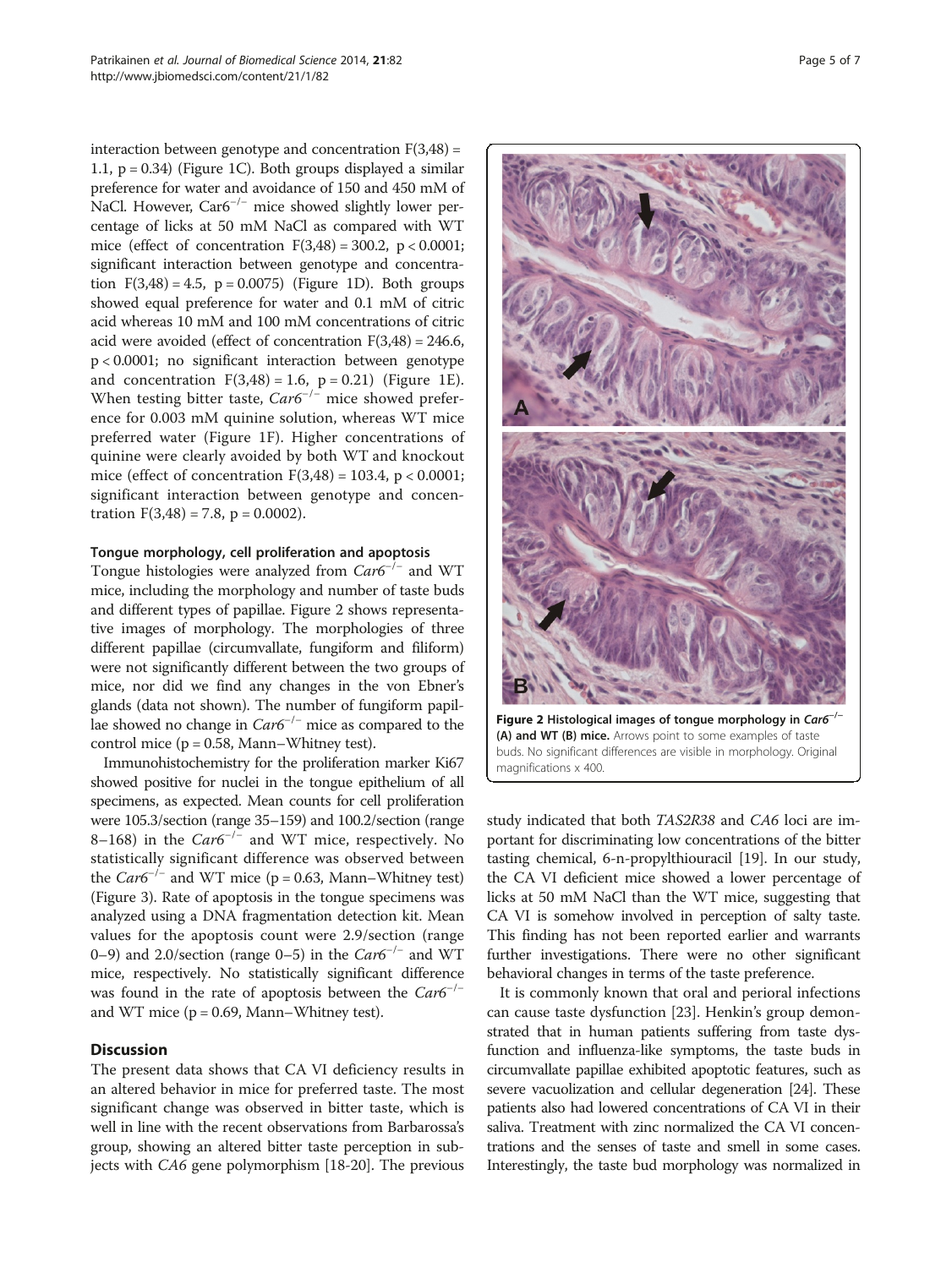these patients, suggesting that CA VI may function as a trophic factor for the taste bud stem cells. Our analysis by light microscopy revealed no apparent changes in taste bud

Both samples demonstrate a number of positive nuclei mainly located in the basal layer of the stratified epithelium. Original magnifications  $\times$  400.

morphology in CA VI deficient mice nor did we observe any difference in the rate of apoptosis. This might suggest that the apoptotic changes observed earlier [[24](#page-6-0)] are primarily due to the viral infection itself [\[25](#page-6-0)] rather than a result of CA VI deficiency. Similarly, the normalized taste bud morphology after the zinc treatment can be attributed to the effects of zinc on multiple cellular processes, other than those regulated by CA VI.

The present morphological analyses showed no significant change in the number of fungiform papillae in  $Car6^{-/-}$  mice compared to controls. This finding potentially contradicts the previous observations which showed an abnormal development of fungiform papillae in humans with *CA6* gene polymorphism [[20](#page-6-0)]. The previous study also showed that CA VI protein induces proliferation of tongue epithelial cells. Even though our results were not

able to confirm the role of CA VI in morphogenesis of fungiform papillae, nor did they show any effect in proliferation, the recent findings from Barbarossa's group are attractive and warrant confirmation in different cell lines. Importantly, our in vivo studies were performed using a mouse model in which only a single salivary factor, CA VI, had been knocked out. There are a number of other growth factors present in saliva [[26](#page-6-0)], and deficiency of CA VI alone may not be sufficient to affect significantly the cell proliferation rate. In spite of these negative results regarding the role of CA VI in cell proliferation, it is still attractive to speculate whether addition of exogenous CA VI into various products, such as mouth rinse, tooth paste, or chewing gum, could have some beneficial effects on oral health.

#### **Conclusions**

Our results on Car6−/<sup>−</sup> mice confirm that CA VI deficiency leads to abnormal bitter taste perception. This finding agrees well with the recent observations on the role of CA VI in human taste function. CA VI may be one of the factors, which can contribute to avoidance of bitter substances in mammals.

#### Competing interests

The authors declare that they have no competing interests.

#### Authors' contributions

All authors were involved in design of the study. PP generated and characterized the Car6−/<sup>−</sup> mouse colony. MP carried out the histochemical and immunohistochemical analyses. NK and W performed the taste function tests by IntelliCage apparatus and analyzed the data. SP and VV drafted the manuscript. All authors read and approved the final manuscript.

#### Acknowledgements

This work was supported by the competitive Research Funding of the Tampere University Hospital (Grant 9 N054) and grants from the Academy of Finland, Biocenter Finland, Jane and Aatos Erkko Foundation, Sigrid Juselius Foundation, and Tampere Tuberculosis Foundation. We thank Marianne Kuuslahti and Aulikki Lehmus for their skillful technical assistance and Harlan Barker for revising the manuscript.

#### Author details

<sup>1</sup>School of Medicine and BioMediTech, University of Tampere, Tampere FI-33014, Finland. <sup>2</sup>Neuroscience Center, University of Helsinki, Helsinki FI-00014, Finland. <sup>3</sup> Fimlab Ltd and Tampere University Hospital, Tampere FI-33520, Finland.

#### Received: 24 March 2014 Accepted: 13 August 2014 Published: 19 August 2014

#### References

- 1. Henkin RI, Lippoldt RE, Bilstad J, Edelhoch H: A zinc protein isolated from human parotid saliva. Proc Natl Acad Sci U S A 1975, 72:488–492.
- 2. Thatcher BJ, Doherty AE, Orvisky E, Martin BM, Henkin RI: Gustin from human parotid saliva is carbonic anhydrase VI. Biochem Biophys Res Commun 1998, 250:635–641.
- 3. Fernley RT, Wright RD, Coghlan JP: A novel carbonic anhydrase from the ovine parotid gland. FEBS Lett 1979, 105:299–302.
- 4. Feldstein JB, Silverman DN: Purification and characterization of carbonic anhydrase from the saliva of the rat. J Biol Chem 1984, 259:5447-5453.
- 5. Murakami H, Sly WS: Purification and characterization of human salivary carbonic anhydrase. J Biol Chem 1987, 262:1382–1388.
- 6. Kadoya Y, Kuwahara H, Shimazaki M, Ogawa Y, Yagi T: Isolation of a novel carbonic anhydrase from human saliva and immunohistochemical

<span id="page-5-0"></span>